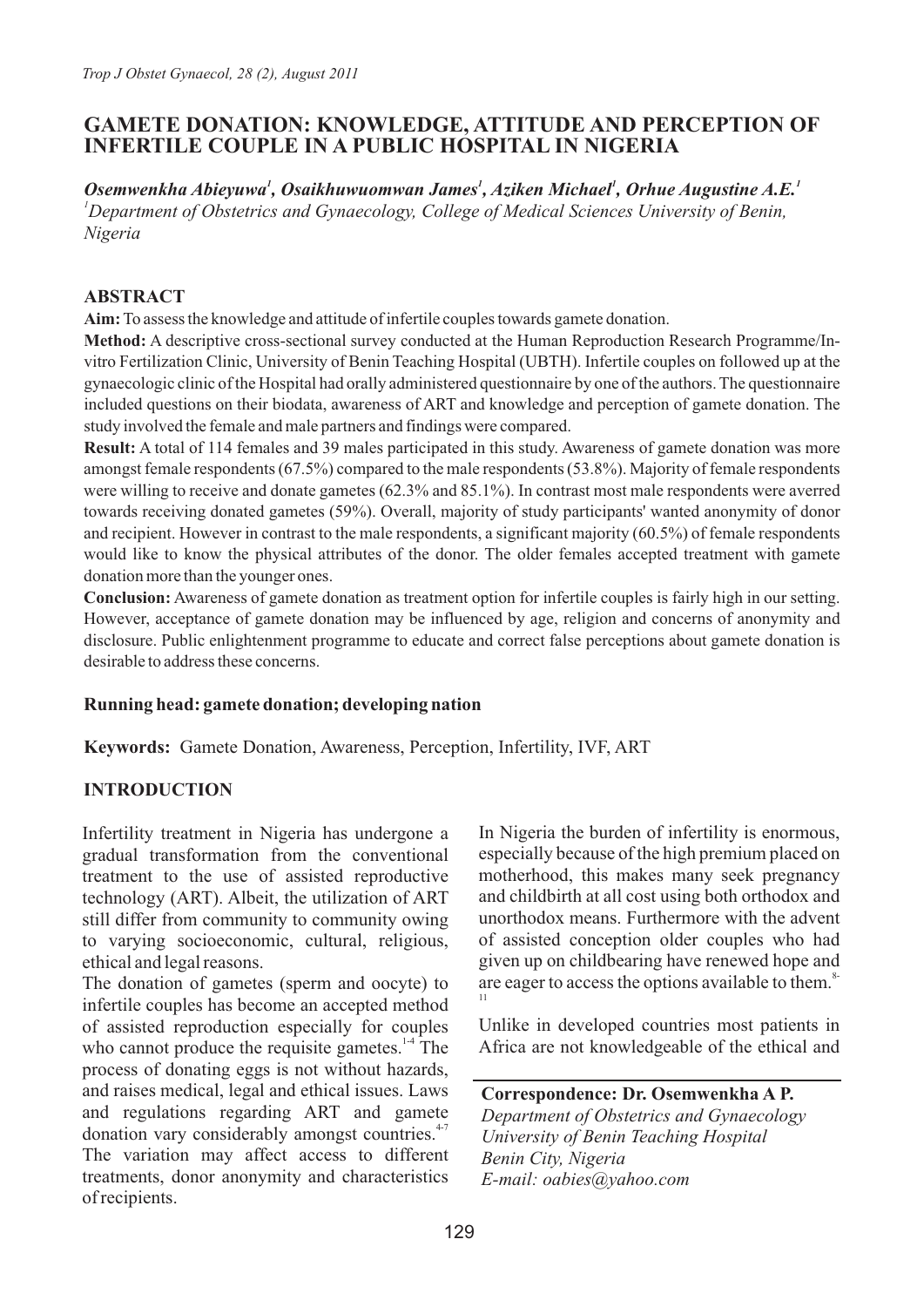legal considerations associated with gamete donation; those who are aware are worried about issues regarding transmission of physical and genetic traits, issues of anonymity/disclosure and socio-cultural and religious acceptance. This study was conceptualized to access the knowledge and attitude towards gamete donation amongst infertile couples accessing treatment in a public health facility.

### **METHODOLOGY**

This descriptive study was approved by our Institutional Ethics Committee, and was conducted between September and December 2010. The study participants were infertile couples who were being followed up at the gynaecology clinic of the Hospital. The study was by orally administered questionnaire which was at the visit to the clinic. The questionnaire included questions on the socio-demographic characteristics, awareness of ART and knowledge and perception of gamete donation. The social classes of the participants were determined using Olusanya et al [12] classification which makes use of the educational status of the woman and her husband's occupation. All the respondents were initially counseled about the study and informed consent was obtained before recruitment for the study. During the interview, privacy was assured. There was no space on the questionnaire for name to ensure anonymity. 114 females and 39 men participated in the study. The result were aggregated and presented as frequency, proportion, mean  $\pm$  standard deviation. Comparative analyses were done for the responses of male and female partners using the statistical package SPSS for Windows version 13 (Chicago, Il., USA). The respondents were divided into subgroups for the purpose of analysis. Differences between subgroups were subjected to statistical analysis using chi-square test or student t-test as appropriate. A p value of <0.05 was accepted as statistically significant.

## **RESULTS**

Atotal of 114 females and 39 males participated in this study. Majority (30.7%) of the female respondents were between 31-35 years while the majority (51.3%) of male respondents were  $>40$ years. The mean ages for female and male

respondents were respectively 34.3±5.5 and  $39.7\pm3.7$  (Table I). Over  $98\%$  of the study participants were Christians with majority (72.8%) being of Pentecostal denomination. Most of the patients were in a monogamous marriage setting (92.1%) and also in social classes 1 and 2 (Table I).

Approximately 79% of female and 67% of male respondents were aware of assisted reproductive technology [ART] using in-vitro fertilization and embryo transfer [IVF/ET]. The source of information about the IVF was mainly from the Doctor for the females, majority of the males heard from news media (44.8%) and from friends  $(34.5\%)$ . As much as  $(67.5\%)$  of the female respondents were aware of gamete donation as a treatment, as against (only 46.2%) of the male respondents who were aware. The major source of knowledge of gamete donation as a treatment for infertility was from the Doctor. (Table II.)

In Table III shows the analysis of the attitude and perception of respondents towards gamete donation in which most of the female respondents were willing to receive and donate gametes  $(62.3\%$  and  $85.1\%)$ . In contrast most male respondents were averred towards receiving donated gametes (59%). However both male and female respondents were disposed to having an altruistic potential for gamete sharing (51.3% and 73.7%). All male respondents and majority  $(71.1\%$  and  $88.6\%)$  of the female respondents wanted anonymity of donor and recipient. However in contrast to the male respondents' significant majority (60.5%) of female respondents would like to know the physical attributes of the donor. Most of the respondents would not disclose to offspring (female 87.7% and male 100%). While majority of female respondents (74.6%) agreed to disclose to spouse, only few, 33.3% of male respondents said they would tell their spouse. Most female respondents 62.3% thought that spouse perception did not cause marital disharmony

Table IV - VI showed the relationship between age, religion and social class on the willingness of female respondents to accept donated gamete. Acceptability of gamete donation proportionately increased significantly with age. There was no significant influence of social class on perception to gamete donation. Women of Catholic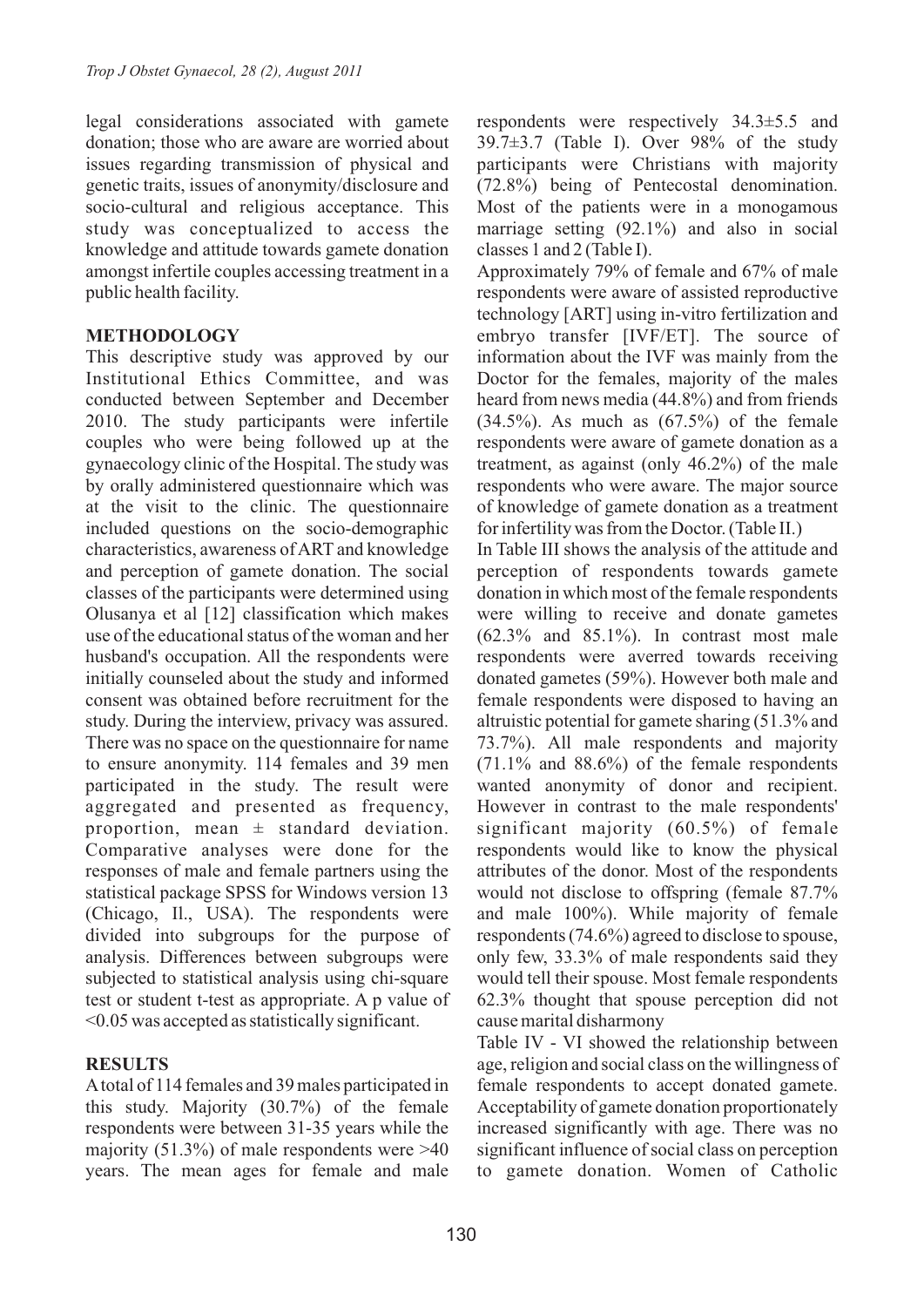denomination were less receptive towards gamete donation compared to other religious sect although this was not statistically significant.

#### **DISCUSSION**

This study revealed that knowledge of gamete donation as part of ART was higher amongst female than male patients and they were likely to accept donor gametes compared to their male partners. The higher rate observed amongst female respondents as regards knowledge and acceptability of gamete donation may be a reflection of the intense cultural pressure placed on the infertile woman in our setting. Previous reports have established a huge stigma placed on African infertile women with infertility mostly seen has a problem of the female partner.<sup>11,13,14</sup> These assertions have been further buttressed in this study by the relatively fewer number of male respondents to females that participated in the study showing the wife is made to singularly bear the burden of the infertile couple.

Gamete donation remains one of the methods of infertility treatment despite the slow public acceptance of this method. Previous reports have suggested that the traditional family idealogy and relationship is distorted by use of genetic material of a third party and the issue of anonymity versus non anonymity in gamete donation is an important factor to contend with. $^{2,10,15,16}$  In this study, overall more respondents were in favour of donor and recipient anonymity. Interestingly few of the female respondents supported disclosure, while all the males preferred anonymity. This finding corroborates the work of Bolton and colleagues  $\frac{17}{10}$  in the UK were donor anonymity was favoured and this was more with respondents for sperm donation/recipient compared to egg donation/recipient. Several other works have shown anonymity to be an important issue.<sup> $1-3,7$ </sup> In the comparative study by Bolton et  $al<sup>17</sup>$  subjects were more in favour of gamete donation as treatment for infertility, than general public and recipients than donors, our study however looked only at patients[i.e.potential recipients or donors]. But even in their study 65% of general public believed that donors should remain anonymous in keeping with our findings. Onah and co workers $\mathbf{S}^0$ reporting from Nigeria observed that over 90% of respondents were opposed to identity disclosure of

recipient or donor. The observation that most respondents preference to anonymity in gamete donation may be reflecting the general concern that donor or recipient disclosure may pose a threat to family relationships. This is even more important in our African society where the true test of manhood is placed on the individuals fertility potential.<sup>9,11,13,14</sup> Murray et al<sup>18</sup> concluded in their study that nondisclosure could be explained by social stigma surrounding the use of donor oocytes and anxiety about the origin of the donor.

Interestingly in this study, while majority of the female respondents wanted to know the physical attributes of the donor most of the male respondents were not interested. This further buttresses the anxiety that permeates the woman receiving donor gamete as suggested by previous 16,18 reports. Furthermore most female respondents would disclose to their spouse as they felt that their spouses' perception would not cause much disharmony. In sharp contrast most male respondents wanted to maintain secrecy from their partners. This largely suggest the typical male dominated society we live, where decision making is permanently resident in the male's  $domain.<sup>13</sup>$ 

Perhaps one of the most contentious issues associated with gamete donation in the treatment of infertility is that of disclosure to offspring information about their genetic origin. In this study overwhelming majority preferred non disclosure to the offspring, and this largely reflects the level of perceived stigma and consequent secrecy owing to societal/cultural influences. Our finding supports the previous documented argument that non-disclosure may protect both the couple and the child from existing negative societal attitudes about gamete donation. Furthermore these authors argue that disclosure may affect the child-parent psychological relationship/wellbeing. They believe it's the parents prerogative to keep their child's conception confidential and use their right to privacy.  $19,20$  On the other hand opponents of non disclosure argue that it is in a child's best interest to have access to its genetic fathers identity should the child wish. This view stems from the fact that adopted children benefit from information about their genetic parents.  $\frac{17,19,21}{2}$  and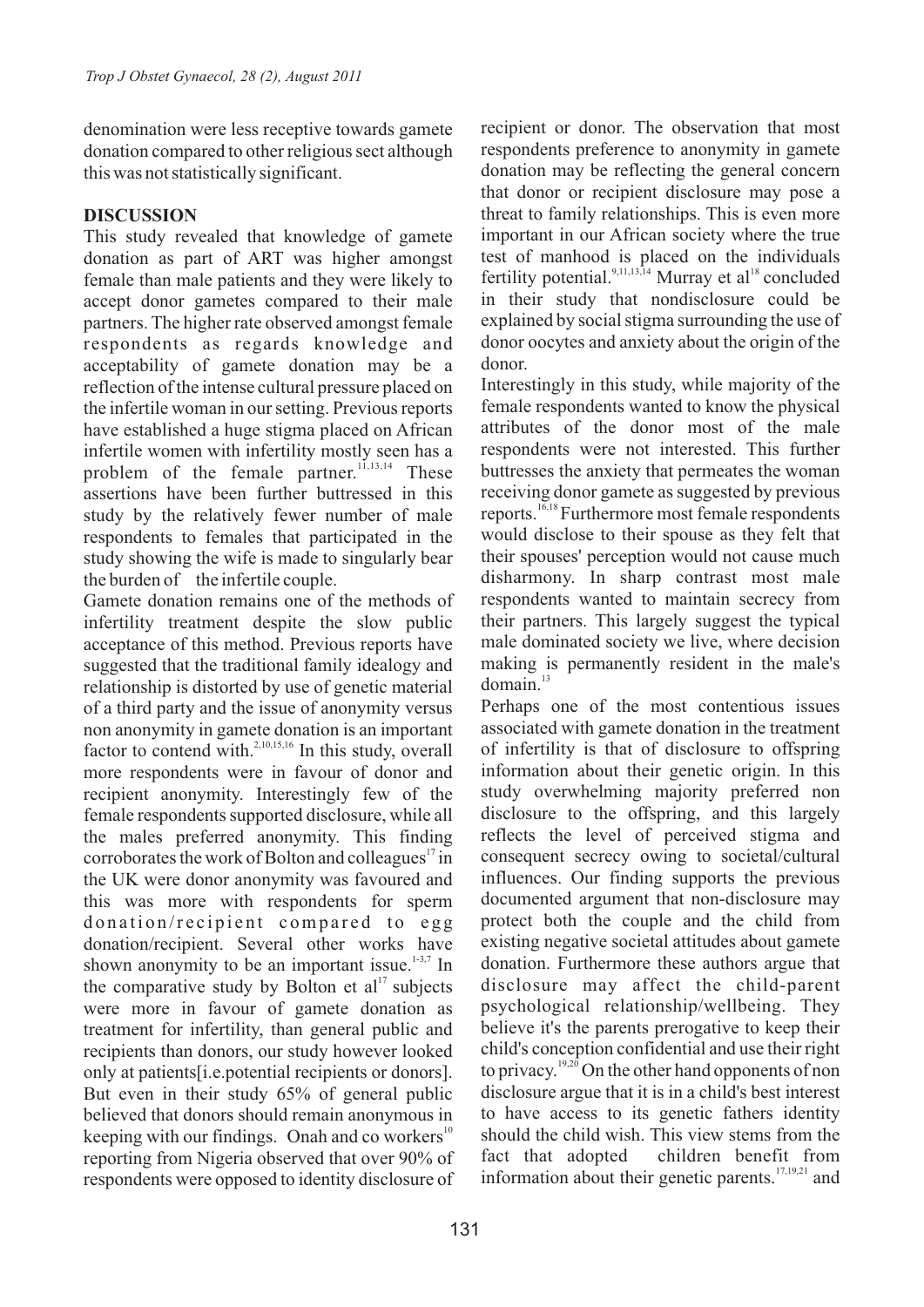the believe that information to the offspring's may improve psychological wellbeing. $^{22}$  In Nigeria a study analyzing perception and attitude of potential gamete donors observed that majority of respondents expressed uncertainty as regards information of donor identity being made available to the offspring. $10<sup>10</sup>$ 

In this study age and religion were found to influence women's attitude to gamete donation. Those of catholic denomination were less disposed to use of gamete donation in treatment of infertility, thus reflecting the basic beliefs and practice of the catholic faith with regard to issues of infertility and fertility regulation. The fact that most of our respondents were from the Pentecostal denomination may also suggest the shift from conservative orthodox religion to 'radical Pentecostalism' all in a quest to seek quick solutions to their problem including infertility, hence the overall preference for gamete donation by this sect compared to the catholic faith. Previous studies have shown the strong influence of religion and age on ART practice.<sup> $2,10$ </sup> The fact that acceptance of gamete donation increased with age as observed in this study reflects the extra zeal and desire of the elderly infertile women to achieve pregnancy and childbirth

In this study respondents overall were aware of IVF/ART and gamete donation as treatment modality for infertility and majority were more in favour of anonymity for gamete donation and non-disclosure to offspring. We can therefore conclude that despite the high level of awareness of gamete donation, favourable disposition to its uptake may be influenced by factors such as age, religion and concerns of anonymity and disclosure. Public awareness and enlightenment programme to educate and correct false perceptions about gamete donation is desirable to address these concerns. It is instructive to note that with increased uptake of ART/IVF services in Nigeria, increasing number of children and families may be created by way of gamete donation, and this brings to fore the consequent potential effect [negative/positive] of nondisclosure and the psychological impact on the traditional family relationship and thus the need for future research into ethical, legal and public perspective on issues of non-disclosure and anonymity.

## *Declaration of interest*

The authors report no conflict of interest. The authors alone are responsible for the content and writing the paper.

### **REFERENCES**

- 1. Baykal B, Korkmaz C, Ceyhan ST, Goktolga U, Baser I. Opinions of infertile Turkish women on gamete donation and gestational surrogacy. Fertil Steril 2008;89(4):817-22.
- 2. Purewal S, Van Den Akker Ob. British women's attitudes towards oocyte donation: ethnic differences and altruism. Patient Educ Couns 2006;64(1-3):43-9.
- 3. Fielding D, Handley S, Duqueno L, Weaver S, Lui S. Motivation, attitudes and experience of donation: a follow-up of women donating eggs in assisted conception treatment. J Community Appl Soc Psychol 1998;8(4):273-87.
- **4.** Sydsjo G, Lampic C, Sunnerud S, Skoog Svanberg A. Nurses promote openness regarding the genetic origins after gamete donation. Acta Pædiatrica. 2007;96(10):1500-1504.
- 5. Lampic C, Skoog Svanberg A, and Sydsjö G. Attitudes towards gamete donation among IVF doctors in the Nordic countries—are they in line with national legislation? J Assist Reprod Genet. 2009 May; 26(5): 231–238.
- 6. Heng BC. Legal and ethical issues in the international transaction of donor sperm and eggs. J Assist Reprod Genet 2007; 24: 107–9.
- 7. Daniels K, et al. Semen providers and their three families. J Psychosom Obstet Gynaecol. 2005;26(1):15–22.
- 8. Adetoro OO, Ebomoyi EW. The prevalenceof infertility in a rural Nigerian community.Afr J Med Med Sci 1991;20(1):23-7.
- *9. Oladokun A, Arulogun O, Oladokun R, Morhason-Bello IO, Bamgboye EA, Adewole IF and Ojengbede OA. Acceptability of Child Adoption as Management Option for Infertility in Nigeria: Evidence from Focus Group Discussions. Afr J Reprod Health 2009;13[1]:79-91*
- *10. Onah HT, Agbata TA, Obi SN. Attitude to sperm donation among medical students in Enugu, South-Eastern Nigeria. J. Ostet.Gynaecol.2008;28(1): 96-99.*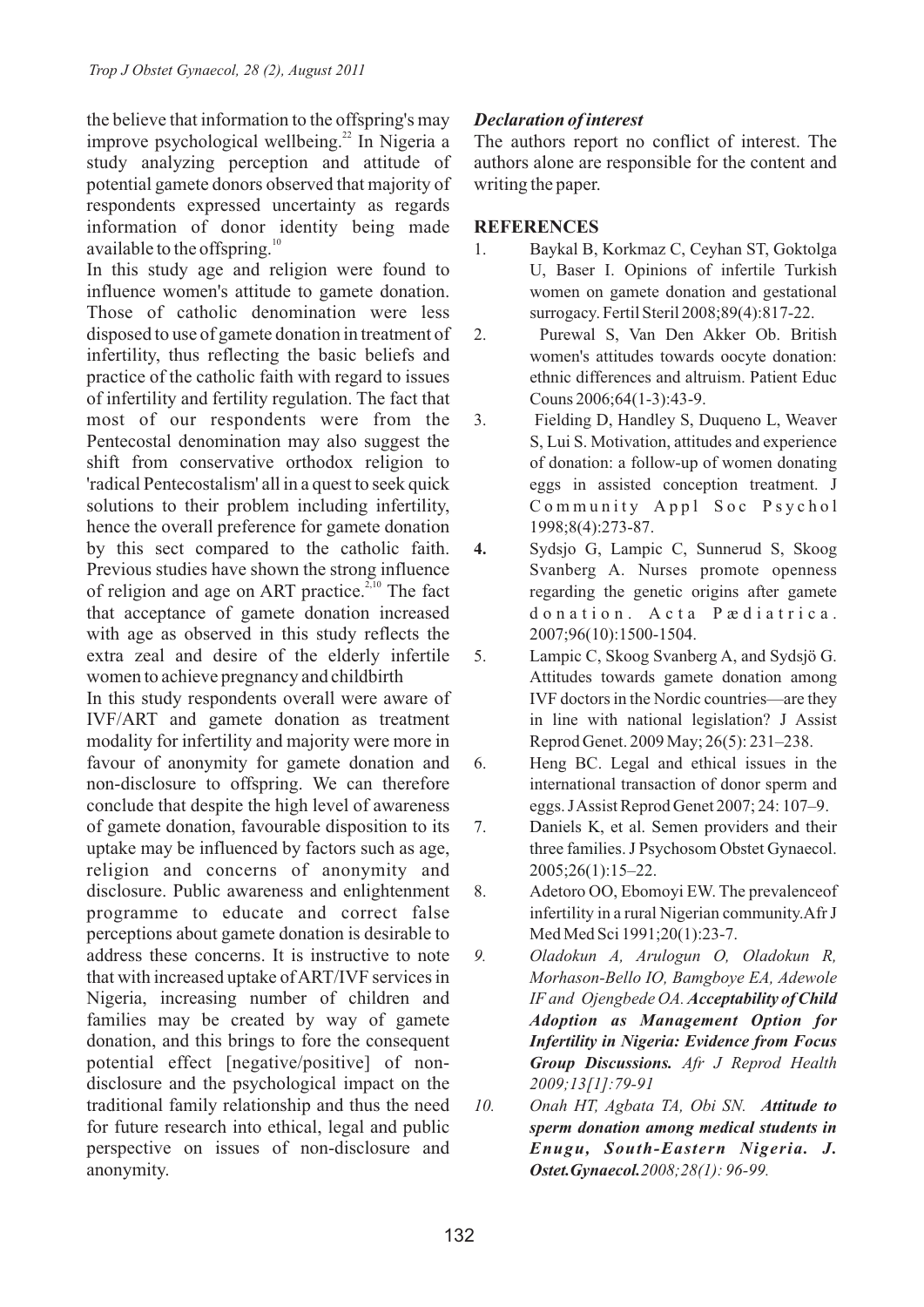- 11. Orji EO, Kuti O, Fasubaa OB. Impact of infertility on marital life in Nigeria. Int J Gynaecol Obstet 2002;79(1):61-2.
- 12. Olusanya O, Okpere E, Ezimokhai M.[1985] The importance of social class in voluntary fertility control in a developing country. West Afr J Med; 4: 205-212.
- **13.** Umeora OJ, Igberase GO, Okogbenin SA, Obu ID : Cultural Misconceptions And Emotional Burden Of Infertility In South East Nigeria . *The Internet Journal of Gynecology and Obstetrics.* 2009 Volume 10 Number 2
- 14. Ikechebelu JI Adinma JIB, Orie EF and Ikegwuonu SO. High prevalence of male infertility in Southeastern Nigeria. J.Obstet.Gynaecol.2003;23(6):657-659
- 15. Van den Akker O. A review of family donor constructs: Current research and future directions. Fertil Steril 2006;12:91-101.
- 16. Van Berkel D, Candido A, Pijffers WH. Becoming a mother by non-anonymous egg donation: Secrecy and the relationship between egg recipient, egg donor and egg donation child. J.Psychosomatic Obstet.Gynaecol.2007;28(2):97-104.
- 17. Bolton V, Golombok S, Cook R, Bish A, Rust J. A comparative study of attitudes towards donor insemination and egg donation in recipients, potential donors and the public. J.Psychosom. Obstet.Gynaecol.1991;12:217- 228.
- 18. Murray C, MacCallum F, Golombok S. Egg donation parents and their children at age 12 years. Fertil Steril 2006;85:610-618.
- 19. Murray C, Golombok S. To tell or not to tell: the decision-making process of egg-donation parents. Human Fertility 2003;6:89-95.
- 20. Nachtigall RD, Tschann JM, Quiroga SS, Pitcher L, Becker G. Stigma, disclosure and family functioning among parents of children conceived through donor insemination. Fertil Steril 1997;68:83-89
- 21. Brodzinsky D. Adjustment to adoption: a p s y c h o l o g i c a l p e r s p e c t i v e . Clin.psychol.Rev.1987;7:25-47.
- 22. Landau R. Secrecy, anonymity and deception in donor insemination: a genetic, psychosocial and ethical critique. Social work and Health care 1998;28:75-89.

### **Table 1: Sociodemographic Data Of Respondents**

|                         | Female           | Male             |
|-------------------------|------------------|------------------|
|                         | $n=114(%)$       | $n=39\,%)$       |
| Age (mean)              | $34.34 \pm 5.51$ | $39.67 \pm 3.68$ |
| $20 - 25$               | 4(3.5)           |                  |
| $26 - 30$               | 27(23.7)         | 1(2.6)           |
| $31 - 35$               | 35(30.7)         | 5(12.8)          |
| 36-40                   | 30(26.3)         | 13(33.3)         |
| >40                     | 18(15.8)         | 20(51.3)         |
| Parity                  | 99(86.8)         |                  |
| $\mathbf{0}$            | 10(8.8)          |                  |
| 1                       | 3(2.6)           |                  |
| 2                       | 2(1.8)           |                  |
| 3                       |                  |                  |
| <b>Marital Status</b>   | 112(98.2)        |                  |
| Married                 | 2(1.8)           | 39(100)          |
| Divorced                |                  |                  |
| <b>Religion</b>         |                  |                  |
| Catholic                | 16(14.0)         | 3(7.7)           |
| Pentecostal             | 83(72.8)         | 28(71.8)         |
| Jehovah Witness         | 3(2.6)           |                  |
| Islam                   | 2(1.8)           |                  |
| Protestant/others       | 10(8.8)          | 8(28.5)          |
|                         |                  |                  |
| Type of marriage        |                  |                  |
| Monogamous              | 105(92.1)        | 35(89.7)         |
| Polygamous              | 9(7.9)           | 4(10.3)          |
| Previous marriage       | 9(7.9)           | 3(7.7)           |
| Previous childbirth     | 13(11.4)         | 6(15.4)          |
| Socio-economical status |                  |                  |
| 1                       | 42(36.8)         | 8(20.5)          |
| $\mathbf{2}$            | 40(35.1)         | 14(35.9)         |
| 3                       | 20(17.5)         | 9(23.1)          |
| $\overline{4}$          | 5(4.4)           | 8(20.5)          |
| 5                       | 7(6.2)           |                  |